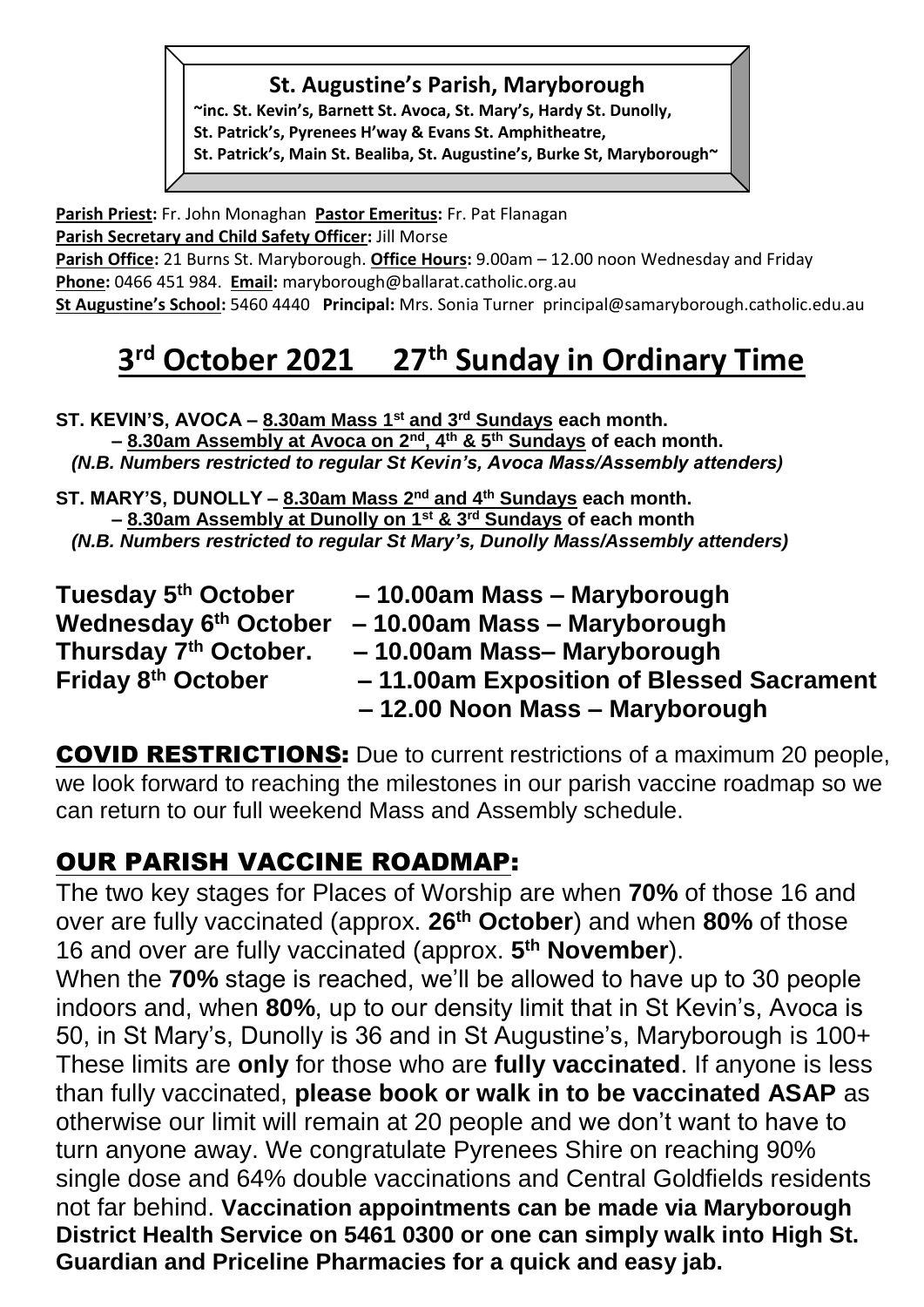ALICE BARRY RIP: We pray with Margaret Robbins for her sister Alice who died on Wednesday at Port Macquarie (where she lived) aged 80. May Alice be now resting in peace after her ill health of recent months and her family be consoled in their sorrow especially Margaret and others who will be unable to attend her Funeral.

**FR JOHN KEANE RIP:** A priest of our diocese for 40 years and happily retired since 2013, our diocese' oldest priest entered eternal life on 24<sup>th</sup> September. John was born on 9<sup>th</sup> October 1927 at Araglen, Kilworth, County Cork, Ireland and was a Religious Brother with the Oblates of Mary Immaculate (OMI) from 1956 till 1977 during which he looked after their herd at Lovely Banks near Geelong and was well known throughout the Western District for liasing with farmers re donating calves and agisting cattle. After contracting and recovering from brucellosis, John entered Corpus Christi College, Clayton in 1978 from where he was ordained a deacon in 1980 and a priest of our Ballarat diocese on 8<sup>th</sup> May, 1981. He was appointed as assistant priest at Ararat from May 1981, assistant priest at Swan Hill in January 1987, parish priest of Wycheproof in May 1987, administrator of Stawell in June 1990, assistant priest at Warrnambool in January 1991, administrator of Hopetoun in January 1993 and administrator of Linton parish in January 1996 till his retirement on 25<sup>th</sup> February, 2013. Fondly remembered for his Irish wit and great connections with the horse racing fraternity, he'll be missed by many throughout our diocese and back in Ireland. Fr John's Funeral Mass was celebrated at St Pat's Cathedral, Ballarat on Thursday evening and can be viewed at: https://www.youtube.com/watch?v=GBDeWNbr33Q while his Burial took place at Ballarat New Cemetery on Friday and can be viewed at: <https://www.youtube.com/watch?v=kgW1jH7495k>

# CRESWICK, DAYLEFORD AND GORDON PARISHES:

Now that their previous parish priest, Fr Gary Jones, has taken up his appointment to Mortlake and Terang parishes, Bishop Paul has commenced work on arranging a replacement and a new parish priest is likely to be announced for these parishes in coming weeks.

### **Remembering those who have died:**

**We pray for Alice Barry and Fr John Keane who died recently and those whose anniversaries are at this time: Marion Slater, Jim Rinaldi, Joan Plucke, Anne Lunt, Ria Gleeson, Luke Palmer, John Dewhurst, Bernard Rinaldi, Mariette Byrnem Joan Dellavedova, Evelyn Walsh, Gerald O'Callaghan, Sheila Mullins, Francis Harrison, Jeffrey Fitzgerald, John Heffernan, Damien Tardrew, John Simpson, William Clarke and George Arrowsmith.**